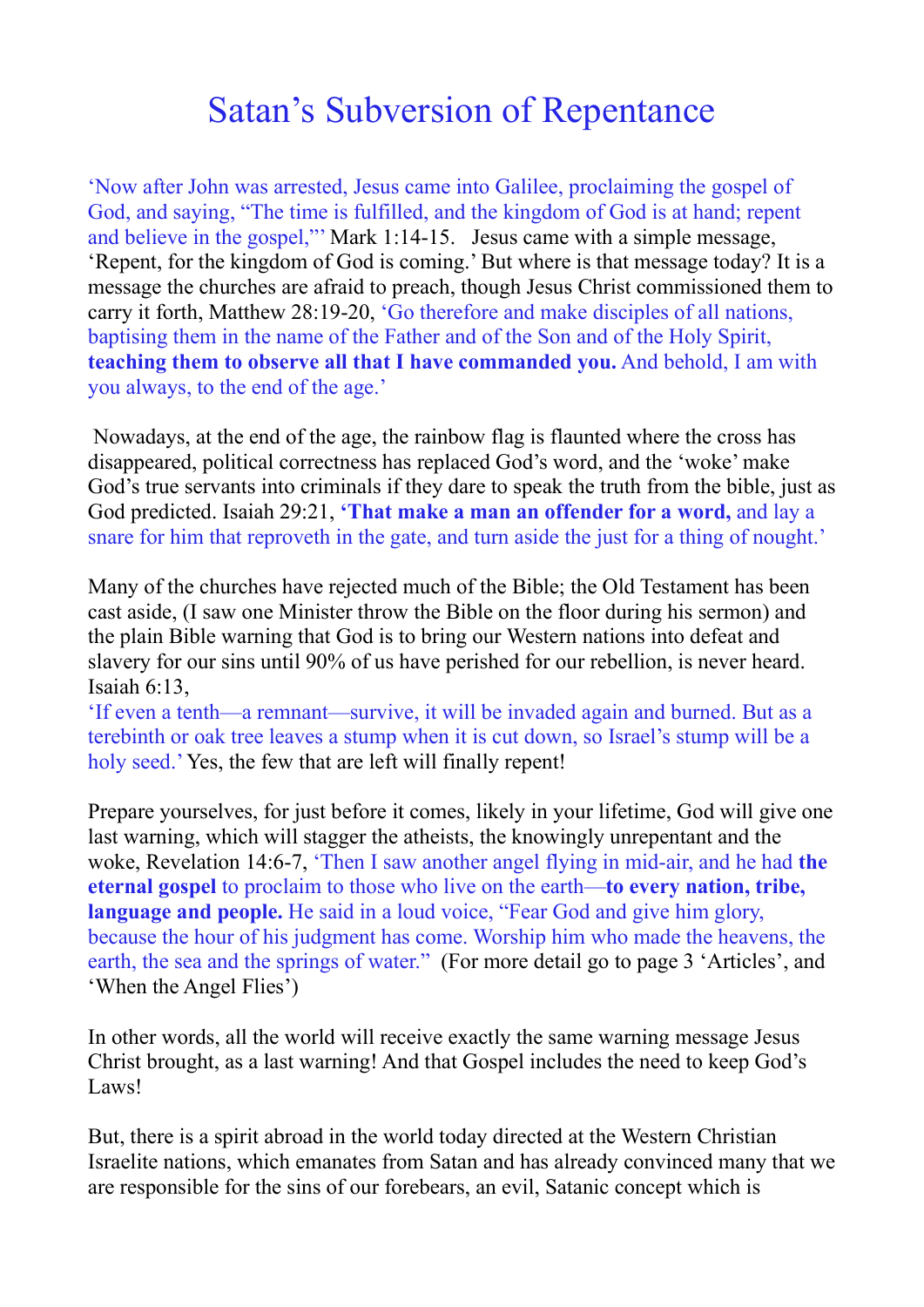undermining the meaning of repentance, dividing our peoples and destroying our pride in our God given heritage and worldwide achievements. Revelation 12:9, 'The great dragon was hurled down—that ancient serpent called the devil, or Satan, **who leads the whole world astray.** He was hurled to the earth, and his angels with him.' NIV.

This ungodly and unbiblical concept perverts and undermines our true responsibility to confess our own sins, and make recompense for any harm we have *personally* done, to expiate our guilt. Acts 2:38, 'And Peter said to them, "Repent and be baptised every one of you in the name of Jesus Christ for the forgiveness of **your**  sins, and you will receive the gift of the Holy Spirit.'

We need the cleansing sacrifice of our Lord and Saviour if we are guilty, but the guilt of another cannot be inherited from our ancestors and be inflicted upon the culprit's descendants. That is a perversion of justice, and evil, for God has said that **He** punishes the guilty, Deuteronomy 32:35, 'Vengeance is **Mine,** and recompense; Their foot shall slip in due time; For the day of their calamity is at hand, And the things to come hasten upon them.' And Romans 12:19, 'Beloved, never avenge yourselves, but leave it to the wrath of God, for it is written, "Vengeance is mine, I will repay, says the Lord."

In fact, God delivers automatic penalties for our unrepented personal and national sins, as well as blessings for our and our nation's right choices, as we can read in Deuteronomy 28 and Leviticus 26. We have as much chance of escaping those penalties as we have the law of gravity. Proverbs 11:21, 'Though hand join in hand, the wicked shall not be unpunished: but the seed of the righteous shall be delivered.'

This principle can be plainly observed in the condition of the nations. Those that by inheritance or design have laws based upon God's commandments, flourish and prosper while they keep them, but if they reject them, their blessings are gradually taken away until punishment arrives, just as we see happening to the UK and US.

The freedoms and democracy of the West however, did not arrive by accident. Their Judaeo-Christian laws delivered relatively peaceful, prosperous civilisation, Psalm 1:3, 'He is like a tree planted by streams of water that yields its fruit in its season, and its leaf does not wither. In all that he does, he prospers.' In contrast, the atheist communist states have had no freedom, no human rights, huge historical trauma and persecution of minorities, Deuteronomy 28:48, 'therefore you shall serve your enemies, whom the LORD will send against you, in hunger, in thirst, in nakedness, and in need of everything; and He will put a **yoke of iron** on your neck until He has destroyed you.' Did not these things happen to China, and Russia?

Nations with pagan or false Gods though, have historically delivered stagnation, violence, abuse of women, primitive conditions and early death, as we see with the Taliban, and the Islamic world.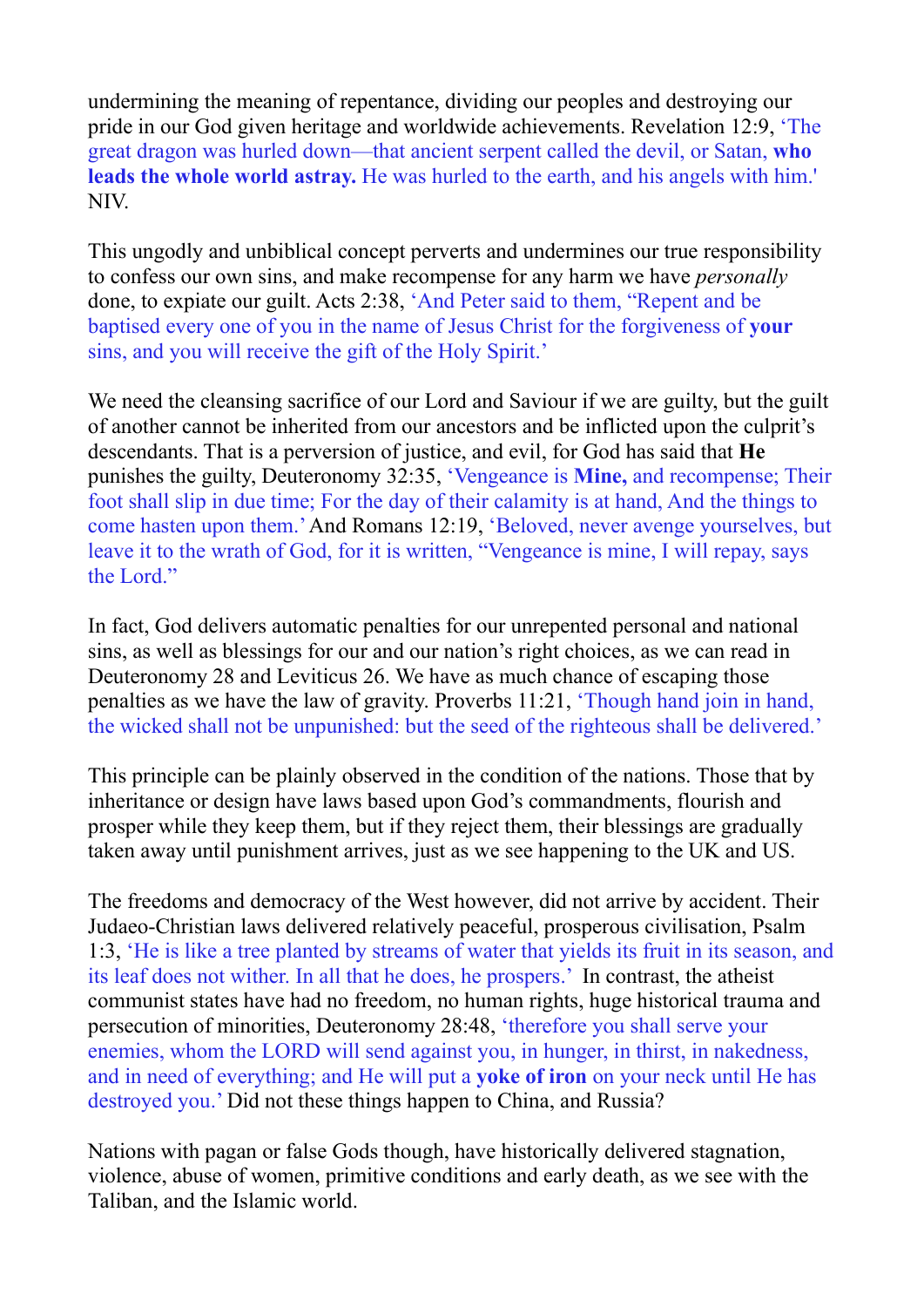Here in Australia, after '60,000' years, the pagan aboriginals were found by Captain Cook still naked and without civilisation. In that different age they were not respected as a result, and evil and greedy men took advantage to dispossess them of their traditional sources of food, and when they resisted, they were abused and some were killed, though this was not the case everywhere.

Today, every effort is being made to overcome these errors. Sadly though, under the same Satanic spirit which afflicts this age, their failed culture is lauded and lionised by the woke, and vote hungry politicians, giving them false pride and victimhood in a culture which had delivered them only stagnation. With little appreciation for the help they have since received, instead, they have been encouraged to denigrate all they have so eagerly grasped from colonisation, and now believe that they are entitled to own all the land, by right! This is all part of Satan's deception, designed to divide and destroy unity and peace in the land.

However, if we go back in history, the fact is that *all* nations have experienced war, displacement and dispossession as the world found it's present inhabitants, and the Western democracies are no exception. Western Europe and the isles off it's coast are populated from the descendants of Israel who migrated West through many countries, from the Middle East, Hosea 12:1, ' Ephraim [Britain] chases the wind and **pursues the east wind all day long**; ….." The historical and archaeological evidence is huge and readily available on Amazon.

Once the 'British' [From 2 Hebrew words, 'covenant' and 'man'] arrived in their isles, the Celts were later dispossessed by the Angles and the Saxons, who then were dispossessed by the Vikings who in turn were dispossessed by the Normans (all descended from the tribes of Israel) - so we see that it is not unusual that in those days the British went on to colonise other lands, sometimes dispossessing *their* inhabitants. It has been said that Australia was fortunate indeed to be colonised by Britain, for other lands colonised by other European nations received much harsher treatment, and though the Aboriginals were unfairly treated, there is no evidence that any of them today would want to return to their previous benighted existence.

So, we cannot judge historical events by the standards of today, and it is pointless and wrong to re-write history as though that could put right past wrongs, evil though they may be! We have to accept that evil has happened in the past in all countries, not remove the evidence, as the woke insist, which reminds us not to let it happen again, as in the ovens of Dachau and Belsen. All we can do is be responsible for our own sins, and repent.

When Christ finally returns and establishes His Kingdom here on this earth, which by all the signs is very near, the world will be in absolute chaos, with few men left, Isaiah 24:6, 'Therefore a curse consumes the earth; its people must bear their